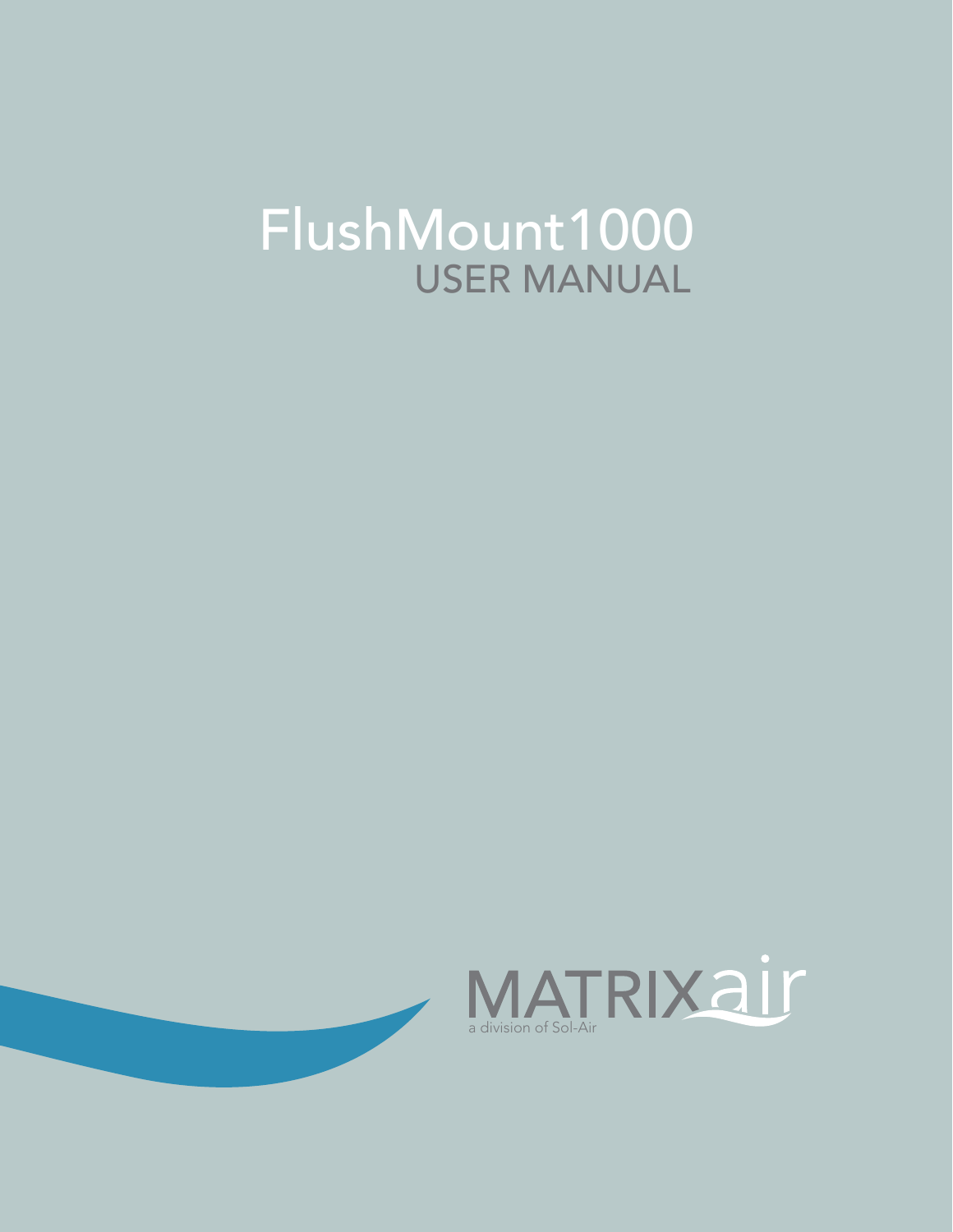

## READ AND SAVE THESE INSTRUCTIONS

#### **Warnings**

- 1. Always unplug or disconnect the air cleaner from power supply before servicing.
- 2. To reduce the risk of electric shock or injury to persons, do not expose to water or rain, do not use in a window.
- 3. Do not use this fan with any solid state speed control device.

#### **Equipment**



The FlushMount1000 has a (10) foot power cord and a three prong grounded plug. Electrical: 120 volts, 4.2 amps.

Each unit includes a years supply of filters which consists of twelve (12) Pre-Filters, six (6) Carbon Filter, and one (1) Galvanized HEPA Filter.

### Installation

We recommend installation be performed by a licensed contractor, licensed electrician or equivalent.



**STEP 1** Remove the system from the shipping container and remove all 3 filters including HEPA bar at exit end.



**STEP 3** Mark out the area where the ceiling<br>will be cut. (Min 47" x 22  $\frac{1}{2}$ ")



**STEP 5** At this time, locate an electrical source from above the cut out area, and plug in the unit. Remove service door and screws that hold frame and adiustable louver



**STEP 7** From inside the unit, screw unit to studs. Position the screws as close to the top of the studs as possible. This makes the removal of the HEPA Filter easier. Use a 1 ½" to 2" Phillips pan head screws and fender washers for stability. Use 2 screws in each quadrant for support.



**STEP 2** After deciding location and direction of air flow, locate the studs between which the unit will be positioned.



STEP 4 Remove the piece of ceiling that has been cut, and remove all screws, nails, etc. from the cut out area.



STEP 6 Raise unit into the ceiling. Leave the unit protruding from the ceiling depending on the thickness of the molding that you are using to frame out around the unit.



**STEP 8** Replace service door to unit, install Pre-Filter and Carbon Filters, and clip on door. At opposite end of unit, install the HEPA Filter and HEPA bar. Replace adjustable exit louver. Then finish by framing the unit in your choice of material. (See step 7)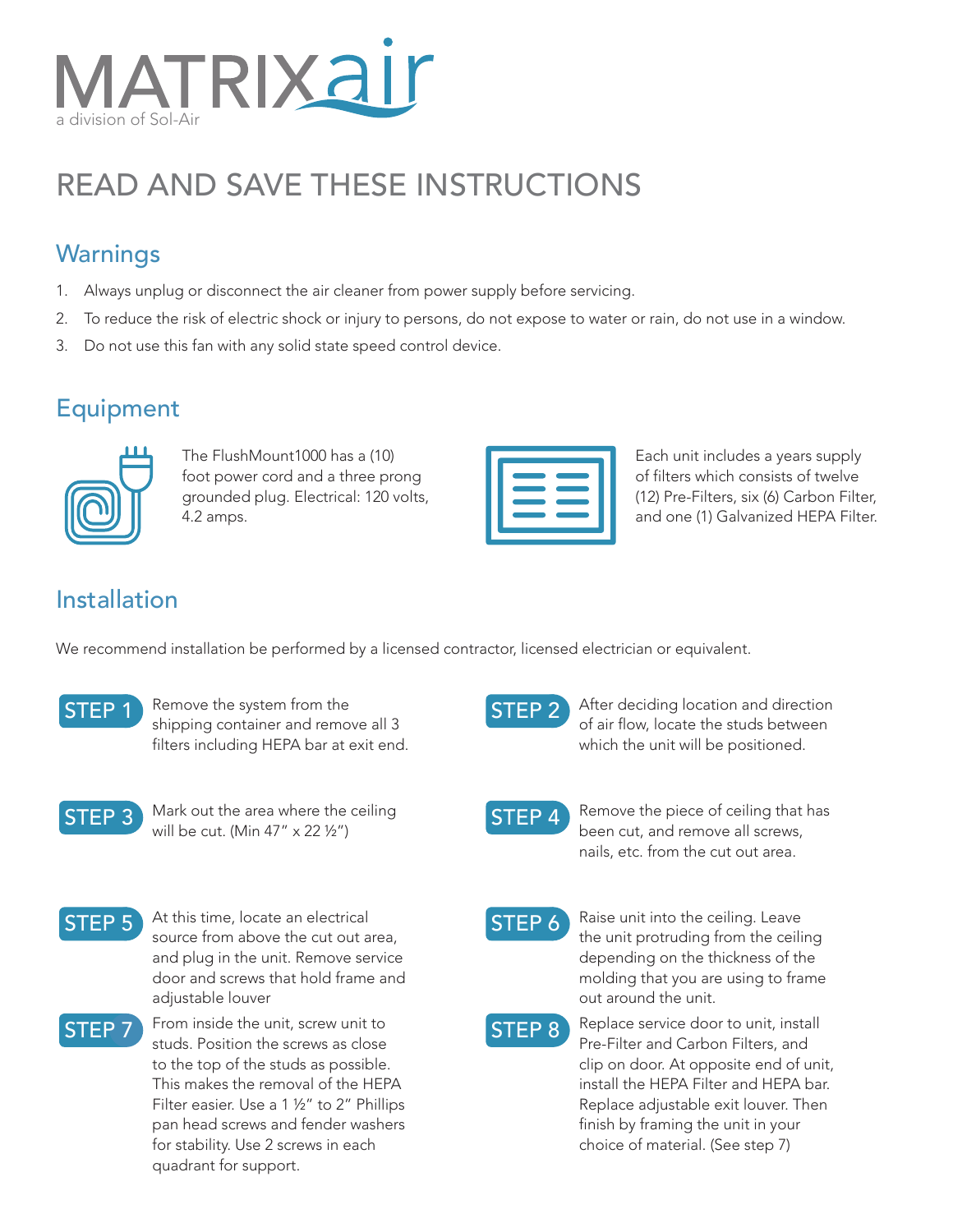### Filter Changing\*

Pre-Filter: Replace every 3 to 4 weeks. Carbon Filter: Replace at least every 2 months. H.E.P.A. Filter: Replace at least every 12 months.

The Pre-Filter is located behind the intake door (service door). The Pre-Filter is a blue and white polyester,<br>Pre-Filter Located filter The intake door is located closest to the HI/OEE/LO switch on the face of the system pre-tack filter. The intake door is located closest to the HI/OFF/LO switch on the face of the system. Unclip the two latches on the intake door and the door will swing down. The Pre-Filter is the first filter behind the intake door. Peel away dirty Pre-Filter and discard. Install the new Pre-Filter with the white side out. Close door.

DO NOT WASH PRE-FILTERS.

#### Carbon **Filter**

The Carbon Filter is located behind the Pre-Filter. Follow Pre-Filter changing instructions from Step 1. Remove used Carbon Filter, discard and replace with new Carbon Filter. DO NOT WASH CARBON FILTERS.

**HEPA** Filter Remove the adjustable louver. Remove the HEPA bar. The HEPA Filter is a pleated media surface with a metal frame. Slip the HEPA Filter out of the system, discard and replace with new HEPA Filter. DO NOT WASH HEPA FILTER.

\*Air Cleaner location and Filter maintenance may vary according to each situation.

#### About Us

Since 1983, MatrixAir has manufactured safe and efficient air filtration systems based on a simple, highly effective approach—a triple layer of environmentally-safe filters, proven effective in treating indoor odors, pollutants and contamination.

Since our humble beginning with two models, we now manufacture over 19 products to safely purify indoor air—from portable home-office systems to workhorse whole-house and industrial units. MatrixAir currently provides air filtration products to thousands of businesses including many well known national and international chains ... and to thousands of homeowners and local businesses that want to bring their customers clean indoor air.